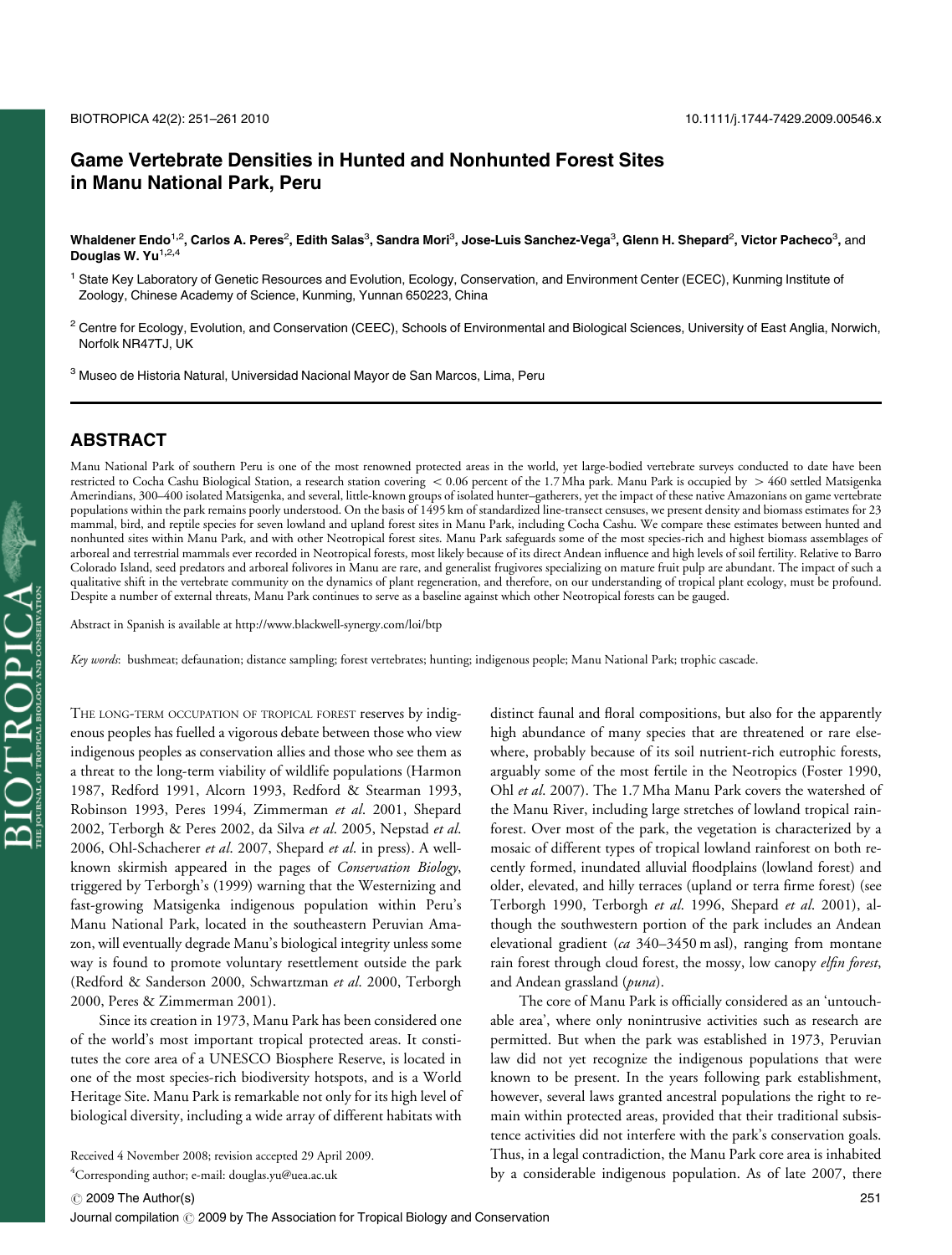were  $> 460$  Matsigenka people settled mostly in two state-recognized communities inside Manu Park's core area, growing at an annual rate of  $ca$  4 percent or more (Fig. 1). The Tayakome settlement was founded by missionaries in the early 1960s, and the Yomybato settlement dates from the late 1970s. Three to four hundred more isolated Matsigenka reside in remote settlements in the Manu headwaters, and there are unknown numbers of uncontacted hunter–gatherers, in total almost certainly surpassing 1000 people (see also Shepard et al. in press). The Matsigenka populations engage in swidden agriculture, growing manioc, bananas, maize, and diverse minor crops (Ohl et al. 2007). They fish with traditional and modern technology, but due to park gun restrictions and the high cost, they hunt mainly with bow-and-arrow (Ohl-Schacherer et al. 2007). Three to four hundred more isolated Matsigenka reside in remote settlements in the Manu headwaters, mostly  $> 600 \text{ m}$ asl. There are at least two small groups of elusive, nomadic foragers in Manu Park of unknown population size: a Mashco-Piro population in the headwaters of the Pinquen River that has been sighted occasionally on the southern bank of the lower Manu for decades (Kaplan & Hill 1984), and another group, possibly also Mashco-Piro, that has migrated more recently towards the north bank tributaries of the middle and upper Manu, apparently fleeing petrochemical companies and loggers who moved into the adjacent Rio de las Piedras in the mid-1990s (Shepard et al. in press). Both of these groups have actively avoided and rejected all contact, both with outsiders and with local indigenous groups, perhaps fearful of the toll of introduced diseases.

At present, the main biodiversity threat posed by humans is the reduction in large-bodied vertebrate game populations caused by overhunting (Terborgh 1999, Shepard et al. in press). Yet Manu Park retains a full complement of large mammal (Terborgh 1983, Janson & Emmons 1990) and gamebird species (Terborgh et al. 1990) and most of the Park area has been subjected to light or no hunting pressure (Ohl-Schacherer et al. 2007).

Efforts to resolve people–park conflicts in Manu begin with reliable estimates of terrestrial vertebrate abundances, especially game species. However, most research on vertebrate populations in Manu Park has been concentrated at a single lowland forest site, Cocha Cashu Biological Station (11.88826 $\degree$  S, 71.40756 $\degree$  W), which is situated at the edge of an oxbow lake in an alluvial plain inside a mature lowland forest. It is unclear to what extent faunal density estimates obtained within the 10 km<sup>2</sup> study area of Cocha Cashu Biological Station (accounting for  $\langle 0.06\% \rangle$  of the park area) can be extrapolated to the entire park or even just to areas  $<$  600 m, which are primarily comprised of upland forest. Tropical forest vertebrate surveys across the Amazon basin and elsewhere reveal great spatial variability in population abundance and community composition. Some of this variability can be explained by baseline environmental variables, such as geomorphology and soil fertility (Barnes & Lahm 1997; Peres 2000, 2008), some by biogeography (Ayres & Clutton-Brock 1991, Primack & Corlett 2005), and an increasing amount by anthropogenic disturbance, including hunting (Peres & Palacios 2007).

In this study, we used standardized line-transect surveys to characterize the mid- and large-bodied terrestrial vertebrate assemblage (including all major game species) at seven forest sites within Manu Park. Two sites are heavily hunted by Matsigenka native communities, and five have not been subjected to hunting for at least 35 yr. Surprisingly, given the long research history of Cocha Cashu (Gentry 1990), the large vertebrate assemblage at this site has never been censused systematically using this technique, although diurnal primates were censused along the main trail system by Janson and Terborgh (1980) in July 1974. This study therefore presents the first estimates of large vertebrate abundances in Manu Park that allow us to (1) compare the two major forest types  $< 600$  m asl; (2) compare against previous abundance estimates at Cocha Cashu, which were based on a variety of census techniques; (3) compare against forest sites elsewhere in the Neotropics; and



FIGURE 1. Map of the seven census sites in Manu National Park. Dotted lines are the individual line transects. The Tayakome and Yomybato sites are the two Matsigenka villages. At the villages, the censuses started at the perimeter of the inhabited areas, accounting for the space between the trailheads. Light-color forests (upper left and upper-right corners) are dominated by either bamboo (Guadua spp.) or Cecropia sciadophylla. Upper inset, map of Manu Park; Lower inset, Peru, showing the location of Manu Park.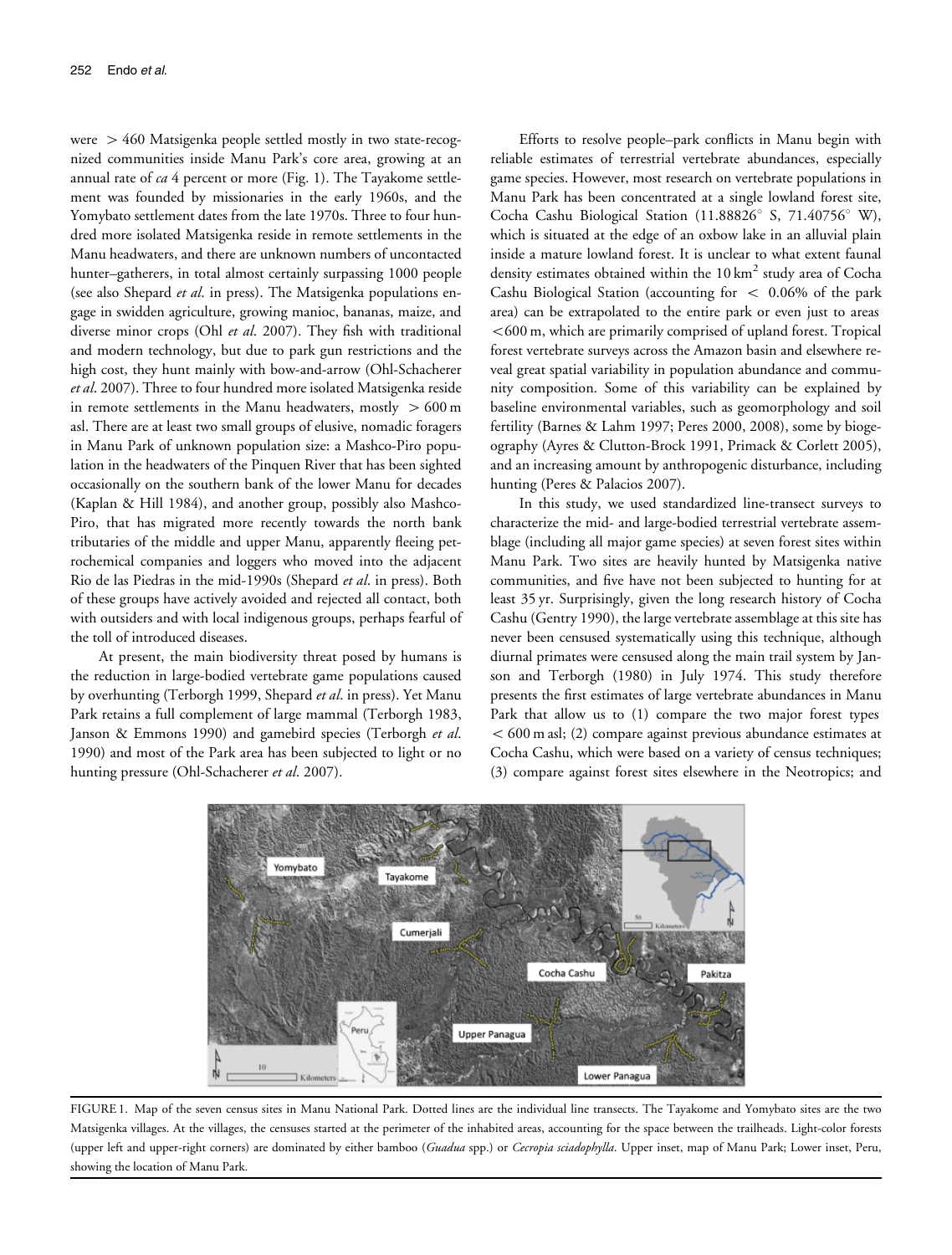finally (4) quantify the effects of Matsigenka subsistence hunting on vertebrate species composition and population abundance.

### METHODS

STUDY SITES.—The study was conducted at seven locations inside Manu Park, at altitudes of 340–420 m asl (Table S1; Fig. 1). Pairwise distances between the census sites (measured from the central campsites) ranged from 8 to 70 km (mean  $\pm$  SD distance between  $sites = 32 \pm 17 km$ ). Annual rainfall averages 2000–2600 mm, with a dry season between May and September/October. Away from the high-elevation, Andean portion of the park, the mean temperature is fairly constant, but in the dry season, there can be several-day cold fronts (*friajes*) that reach as low as  $9^{\circ}$ C, thereby reducing animal activity.

The two major Matsigenka settlements, Tayakome and Yomybato, are located on upland terraces, 10–50 m above the Manu River (Fig. 1; Shepard et al. 2001). About 200 people live in each of these two permanent communities. The rest of the population is found in smaller, less stable satellite settlements. The five nonhunted census sites are 15–70 km from any Matsigenka settlement. The Cumerjali tributary is occasionally visited by hunters on long-distance forays, but the Upper and Lower Panagua sites have not been visited by Matsigenka hunters within at least the last two generations (although we cannot completely rule out transient forays by uncontacted indigenous people), and both Cocha Cashu Biological Station and the Pakitza guard post have been protected from hunting since at least the Park's founding in 1973.

The Cocha Cashu and Pakitza census sites were exceptions in two ways. Firstly, these were the only two sites located exclusively in lowland forest. Secondly, at Cocha Cashu, one transect circled the oxbow lake rather than radiating outward. At Pakitza, the third, northern transect (Fig. 1) was abandoned after the presence of an uncontacted indigenous group was detected, which also prevented us from conducting censuses upriver of Tayakome or near the mouth of the Manu River.

All census transects were 1 m wide, marked every 50 m, georeferenced with a Garmin GPS60 (Garmin International Inc., Olathe, KS, U.S.A.) with external antenna, and mapped in relation to forest topography (Fig. 1). In most sites, we censused three, nonspatially independent transects radiating outwards from the central campsite or Matsigenka settlement. The transects in the two Matsigenka settlements were deliberately placed within the zones of high Matsigenka hunting effort (Fig. 1; see Ohl-Schacherer et al. 2007 for further site descriptions).

Excluding one transect at Tayakome and three at Cocha Cashu, all trails were opened specifically for this study, minimizing possible bias caused by previous human interference in the area. In total, 20 transects, totaling 90 km, were censused. All cut transects were left to rest for at least a day before being censused.

There is no way that we can correct statistically or otherwise for the local hunting pressure exerted by nomadic indigenous foragers such as the Mashco Piro. For ethical and safety reasons, we cancelled census efforts, where their presence was evident, also effectively minimizing any transitory impacts of their hunting ac-

tivities on our census data. The extremely high abundance of vertebrate game species recorded in our 'nonhunted' sites, in contrast to the noted reductions in abundance around sedentary indigenous settlements, further attests to the ephemeral and minimal impact of hunting by nomadic peoples.

LINE-TRANSECT SURVEYS.—Our line-transect censuses focused on medium to large-bodied diurnal vertebrates because these species can be detected visually and/or acoustically, are the preferred game species among indigenous hunters (Ohl-Schacherer et al. 2007), and represent a disproportionate fraction of the total vertebrate biomass in tropical forests (Terborgh 1983, Peres 1999a). For each animal sighting, we recorded the time, species, perpendicular distance from the transect (PD), group size, detection mode  $(e.g.,$ visual or acoustic), group diameter for large, uncohesive groups or subgroups (as often occurs in large group-living primates), and distance along the transect. Detection rates naturally decline with PD, but given a sufficient number of independent observations, the PD distribution can be modeled to calculate an 'effective strip width' using the program Distance v. 4.1 (Buckland et al. 1993), which is then used to generate a group or population density estimate based on the number of group or single-animal encounters.

Censuses were conducted from January to July 2006, thus, in the late rainy and early dry season. No census was conducted in May, the month with the highest frequency of *friajes*, when animal activity can be atypically low. Trails were walked on rainless days during the morning (0630–1030 h) and afternoon (1300–1700 h) by two observers (a wildlife biologist and a local Matsigenka hunter) at a mean velocity of 1.2 km/h. All trailheads were placed 4 400 m from campsites or from any Matsigenka houses. Each transect in five of our seven sites were surveyed for ca 10 d, usually within a 21-day period (for a detailed description of our census procedures, see Peres 1999b). However, Cocha Cashu, and Pakitza were censused over multiple days interspersed between February and July (Table S1), making comparisons with historical abundance estimates at these sites more reliable. Seasonal changes may affect the detectability or even the spatial distribution of some species (Haugaasen & Peres 2007), so to partially control for this effect with respect to the nonhunted vs. hunted comparison, one Matsigenka settlement was censused in the rainy season (Yomybato), and one in the dry season (Tayakome; Table S1).

TAXONOMIC TREATMENT.—Mammal species nomenclature follows Solari et al. (2006), with some adjustments made by the authors. Unfortunately, due to the rapidly changing nature of mammalian alpha-taxonomy, in some places the Latin and common names differ from those used in previous publications from the area (including Janson & Emmons 1990, Ohl-Schacherer et al. 2007). To facilitate comparison with previous publications, we provide both current and older Latin names in Tables 1 and S2 or in the text. Bird nomenclature follows Walker et al. (2006) and is consistent with Ohl-Schacherer et al. (2007).

SPECIES ABUNDANCE ESTIMATES ANALYSIS.—For each species surveyed, we calculated the encounter rate (per 10 km walked, ER). We also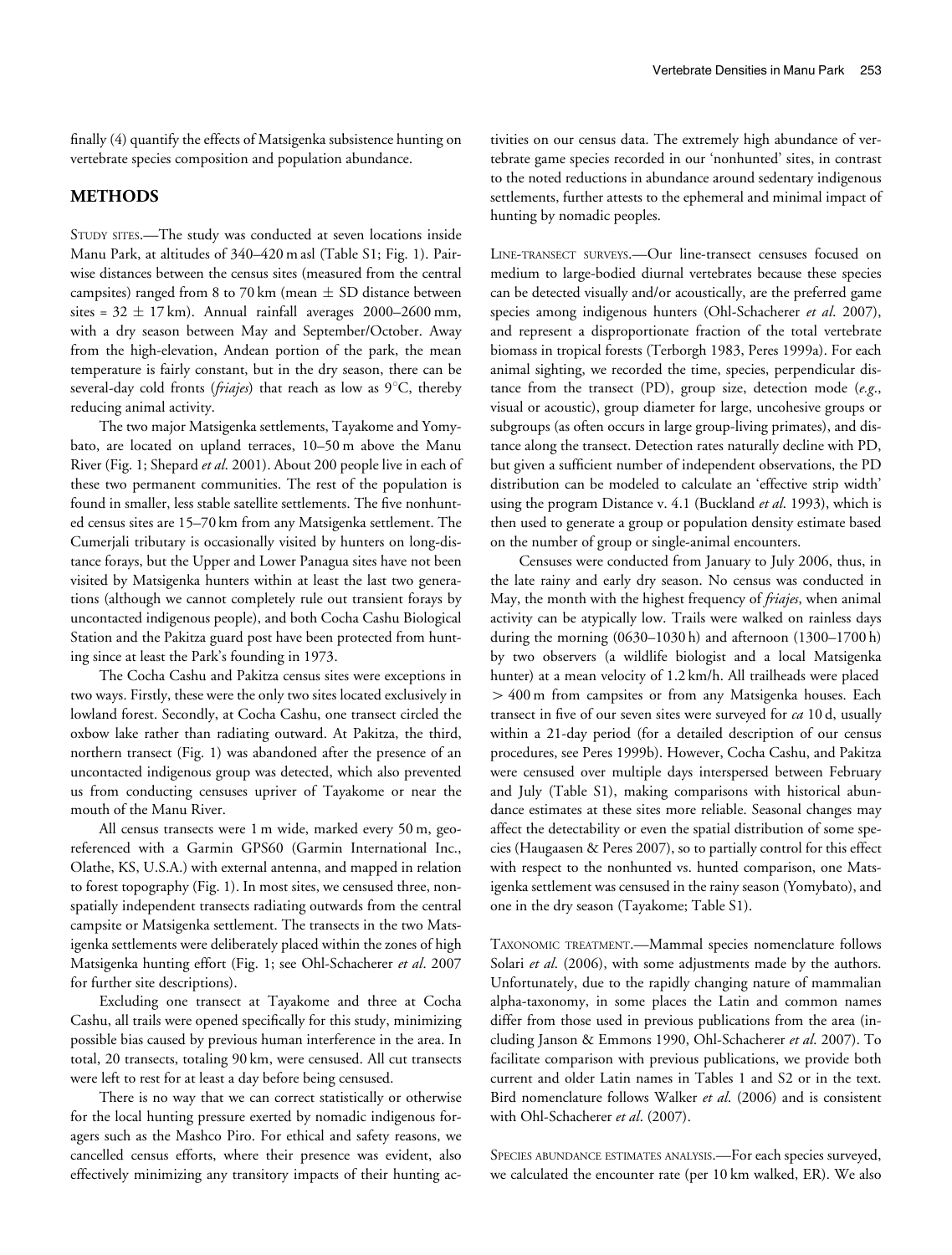|                                 | Yomybato, hunted, U      | Tayakome, hunted, U Upper Panagua, U |                          | Lower Panagua, U Pakitza, L |                          | Cumerjali, U     | Cocha Cashu, L<br>$D_{\text{ind}}$ |  |
|---------------------------------|--------------------------|--------------------------------------|--------------------------|-----------------------------|--------------------------|------------------|------------------------------------|--|
| Taxa                            | $D_{\text{ind}}$         | $D_{\text{ind}}$                     | $D_{\text{ind}}$         | $D_{\text{ind}}$            | $D_{\rm ind}$            | $D_{\text{ind}}$ |                                    |  |
| Primates                        |                          |                                      |                          |                             |                          |                  |                                    |  |
| Saimiri boliviensis             | $\overline{\phantom{0}}$ | $\overline{4}$                       | 10.8                     | 29.3                        | 47.9                     | 15.8             | 49.7                               |  |
| Saguinus fuscicollis            | 37                       | 5.3                                  | 37.8                     | 53.3                        | 29.9                     | 43               | 12.7                               |  |
| Saguinus imperator              | $\qquad \qquad -$        | 1.6                                  | $\overline{\phantom{m}}$ | $\overline{\phantom{m}}$    | $\overline{\phantom{0}}$ |                  | 6                                  |  |
| Callicebus bruneus <sup>3</sup> | 7.8                      | 5.2                                  | 18.6                     | 20.2                        | 4.3                      | 12.3             | 5.8                                |  |
| Pithecia irrorata <sup>5</sup>  | 4.8                      | 1.9                                  | $\overline{\phantom{m}}$ | $\overline{\phantom{m}}$    | $\equiv$                 | 2.3              | 1.1                                |  |
| Cebus apella                    | 11.2                     | 6                                    | 15.5                     | 30.1                        | 30.2                     | 17.1             | 28.2                               |  |
| Cebus albifrons                 | 1.8                      | 2.5                                  | 11.9                     | 10.1                        | 22.8                     | 7.4              | 22.5                               |  |
| Alouatta sara <sup>1</sup>      | 0.7                      | 8.3                                  | 12.2                     | 11.4                        | 6.3                      | 17               | 8.6                                |  |
| Lagothrix cana <sup>4</sup>     | 7.6                      | 9.7                                  | 13.2                     | 39.1                        | 48.5                     | 34.1             | 1.2                                |  |
| Ateles chamek <sup>2</sup>      | 2.3                      | 7.8                                  | 45.9                     | 41.7                        | 14                       | 49               | 36.3                               |  |
| Ungulates                       |                          |                                      |                          |                             |                          |                  |                                    |  |
| Mazama spp. <sup>6</sup>        | $\mathbf{1}$             | 2.7                                  | 3.21                     | 1.45                        | 1.68                     | 4.68             | 2.49                               |  |
| Pecari tajacu <sup>7</sup>      | 7.8                      | 3.78                                 | 8.2                      | 5.17                        | 2.25                     | 5.8              | 8.03                               |  |
| Tayassu pecari                  | 1.1                      | 5.8                                  | 9.2                      | 21.7                        | 43.8                     | 32.4             | 15                                 |  |
| Rodentia                        |                          |                                      |                          |                             |                          |                  |                                    |  |
| Dasyprocta variegata            | $\qquad \qquad -$        | 1.64                                 | 0.99                     | 1.88                        | 1.826                    | 1.722            | 3.47                               |  |
| Myoprocta pratti                | 0.5                      | 0.53                                 | 2.2                      | 0.53                        | 0.55                     | 1.65             | 1.14                               |  |
| Sciurus spp. <sup>8</sup>       | 2.49                     | 15                                   | 39.7                     | 16.4                        | 11.61                    | 14.77            | 9.72                               |  |
| Birds                           |                          |                                      |                          |                             |                          |                  |                                    |  |
| Crypturellus spp. <sup>10</sup> | 17.72                    | 12.8                                 | 16.1                     | 15.9                        | 29.51                    | 15.28            | 16.03                              |  |
| Tinamus spp. <sup>11</sup>      | 5.52                     | 8.27                                 | 6.46                     | 7.32                        | 12.36                    | 26.92            | 11.59                              |  |
| Mitu tuberosum                  | 0.62                     | 2.12                                 | 5.9                      | 8.9                         | 12.18                    | 7.89             | 2.73                               |  |
| Odontophorus gujanensis         | 89.3                     | 69.1                                 | 50.2                     | 48.6                        | 13.64                    | 86.8             | 15.47                              |  |
| Penelope jacquacu               | 34.74                    | 12.6                                 | 20.2                     | 13.7                        | 2.24                     | 29.34            | 4.58                               |  |
| Pipile cumanensis               | $\equiv$                 | 1.55                                 | 0.53                     | 1.55                        | 0.25                     | 1.07             | 0.74                               |  |
| Psophia leucoptera              | 5.42                     | 13.7                                 | 52.7                     | 37.4                        | 14.95                    | 20.39            | 23.89                              |  |

TABLE 1. Abridged table of population density estimates at the different sites censused in Manu National Park. D<sub>ind</sub>, density of individuals (/km<sup>2</sup>); U, upland, terra firme forest; L, lowland, floodplain forest. Densities not calculated for species with low sample sizes (see text). Tayakome and Yomybato are the two hunted sites. Whitelipped peccary population density estimates derived on the basis of a global model stratified by site-specific encounter rates, in which sampling units are defined as small clusters of peccaries ( N = 93) sighted from the transect. See Table S2 for a complete version, including explanations for footnotes.

calculated group ( $D_{\text{grp}}$ ) and population (individual) densities ( $D_{\text{ind}}$ ) when a sufficient number of independent detection events was available across all the sites, or, in the case of the emperor tamarin (Saguinus imperator), when we could apply the detection functions derived from the more abundant saddle-back tamarin, (S. fuscicollis). Only encounter rates are presented for rare species (e.g., felids, coatis, tayras), here defined as those detected fewer than 39 times, with a few exceptions: brown agouti (Dasyprocta variegate;  $N_{\text{sightings}}$  = 38), brocket deer (*Mazama* spp., 37), green acouchy (Myoprocta pratti, 13), blue-throated piping guan (Pipile cumanensis, 16), and gray-monk saki (Pithecia irrorata, 16), for which available data still allowed us to construct more error-prone but reasonable detection curves. On a site-by-site basis, data obtained during afternoon census walks were included in the analysis only when density estimates for any given species including both the morning and afternoon data did not differ by  $> 20$  percent from estimates based on morning census data only. This is because while

several diurnal species exhibit an activity peak during early- to midmorning hours, others exhibit a more markedly bimodal distribution of activity (Hill et al. 1997, Peres 1999b).

Analysis of Variance (ANOVA) tests revealed that species-specific PD distributions were not significantly different across sites, once a handful of outlier observations were removed from the dataset (typically, acoustic records of vocally conspicuous primate groups  $> 50$  m from the transect). This allowed us to pool the PD values across census sites and thereby obtain a single, more robust probability distribution of encounter distances for each species. Following Buckland et al. (1993), density estimates were derived by always choosing the best-fit models as judged by the lowest number of parameters and coefficients of variation, series expansions, and AIC values. Extreme PD values were also truncated whenever necessary to improve model convergence and avoid including outliers that could bias model estimators, especially vocally conspicuous group living species. Further details are given in Appendix S1.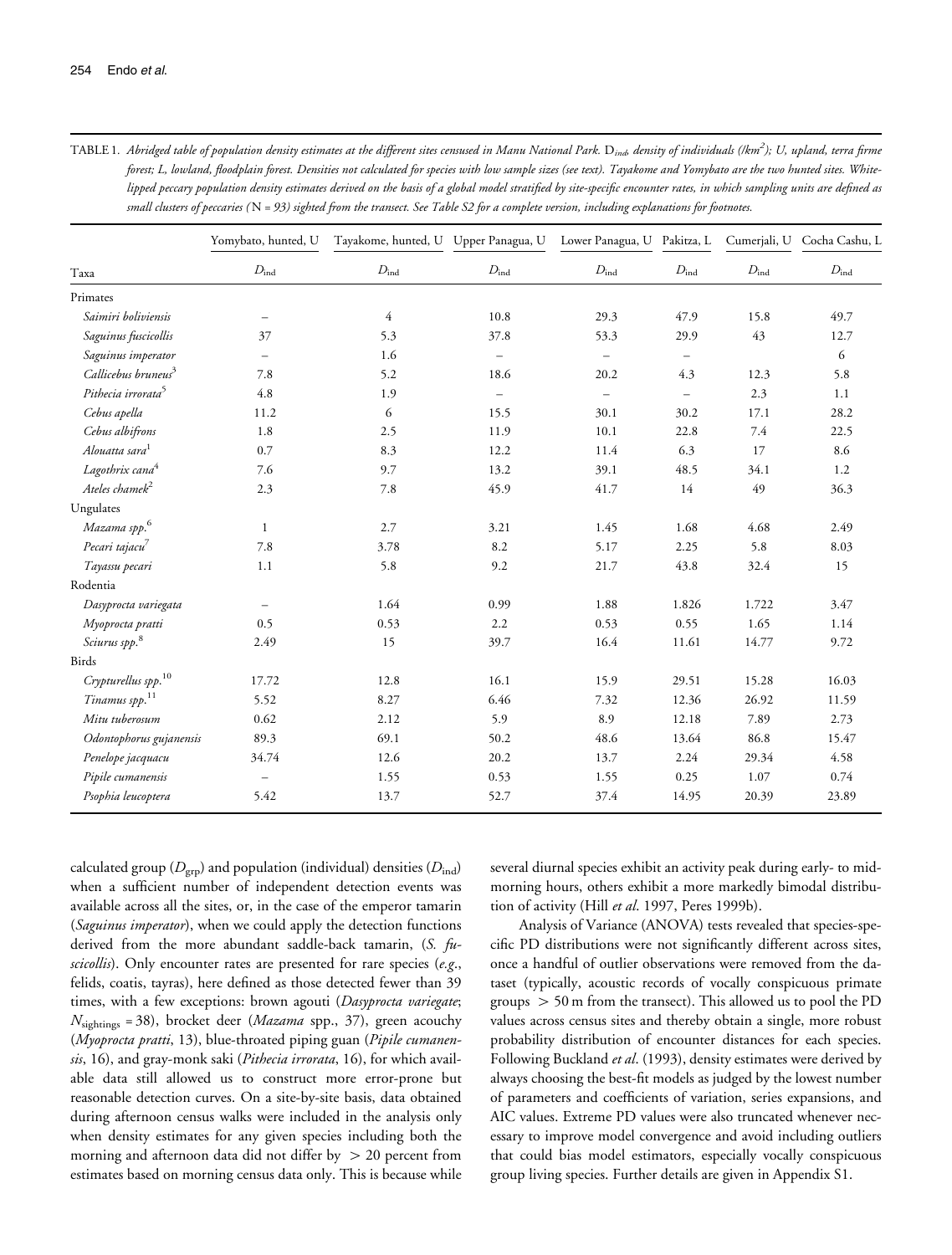For each species, mean (sub)group sizes were calculated using the mean values of all (sub)group counts obtained from transects within a site, thus considering each site as an independent group of values. For primate species foraging in large, uncohesive groups for which whole-group counts tend to be incomplete, we recorded multiple observations, sizes, and PDs of each subgroup (cluster) encountered along the same transect walks, even if they were  $<$  500 m apart and likely belonged to the same social group (or 'community' in the case of spider monkeys). This sampling approach reduces the variance in cluster size, need not assume complete spatial independence between neighboring clusters or feeding parties, and has the advantage of boosting sample sizes and overall model fitness (S. Buckland, pers. comm.). For some large groupliving primate species (e.g., gray woolly monkeys Lagothrix cana and Peruvian spider monkeys Ateles chamek), which can move in fairly uncohesive groups, we also considered the cluster spread in the analysis, thereby minimizing density overestimates (Peres 1997a). Thus, the cluster density,  $D_{\text{clt}}$ , is

$$
D_{\rm{clt}} = \frac{N}{2L\left(ESW + \frac{CSp}{3}\right)}
$$

where  $N$  = number of cluster detections,  $L$  = km walked,  $ESW =$  effective strip width, and  $CSp =$  cluster spread, *i.e.*, mean diameter of the cluster. Individual population density  $D<sub>ind</sub>$  is calculated by multiplying  $D_{\text{clt}}$  against the mean cluster size for that site.

BIOMASS ESTIMATES.—Population biomass densities were calculated by multiplying the individual population density  $(D_{ind})$ , if available, against 80 percent of each species' mean adult body mass estimated from whole carcasses weighed in the Matsigenka communities, using a hunter offtake dataset consisting of 2089 kills and 102,397 consumer-days sampled between October 2004 and September 2005 (Ohl-Schacherer et al. 2007). However, for those primate species that are markedly sex dimorphic, we calculated the mean body mass as the mean of adult female and adult male weights, using a dataset from Peres (1999a). Also, for both genera of tinamous (*Tinamus* and *Crypturellus*), the mean body mass was calculated at the level of genus from a Cocha Cashu dataset (Terborgh et al. 1990).

For white-lipped peccaries (*Tayassu pecari*), which can form large, uncohesive herds of well over 600 individuals that often move rapidly across the landscape, we were unable to derive a reliable population density estimate  $(D_{\text{ind}};$  Tables 1 and S2). However, we conservatively estimate the density and biomass of clusters detected from all transects, which were then multiplied against the mean cluster size  $(D_{\text{clt}};$  Tables 1 and S2) based on reliable subgroup counts. Subgroups are merely defined as a cluster of individuals observed simultaneously within 50 m of the transect (range = 1–23). These clusters of animals were, however, but a small part of much larger herds which could be heard up to 400 m from the transects. In total, we detected 93 clusters of white-lipped peccaries belonging to at least 22 different herds at the seven sites. Population biomass was then calculated by multiplying density estimates by 80 percent of the mean body weight of animals harvested by Matsigenka hunters (Ohl-Schacherer et al. 2007). Silman et al. (2003) report that minimum group counts numbered between 90 and 138 in 1978, just before they disappeared, and after their reappearance in 1990 and subsequent population recovery, and herd sizes considerably larger than 100 individuals have been regularly observed near Cocha Cashu Biological Station.

COMMUNITY ANALYSIS.—Constrained correspondence analysis (CCA) was performed on the community-wide population density dataset (Tables 1 and S2) using the function cca from the package vegan 1.13-2 (Oksanen et al. 2007) in the statistical program R 2.7.2 (R Development Core Team 2007). We used 21 species, omitting the patchily distributed and rare primate species Saguinus imperator and Pithecia irrorata, but otherwise using all species for which sightings were sufficient to be able to estimate a population density  $D<sub>ind</sub>$  in at least one site, setting  $D_{ind} = 0$  in the rest of the sites for that species (Tables 1 and S2). The evidence for an effect of each of two categorical factors Hunting (Hunted vs. Nonhunted) and Forest type (Lowland vs. Upland) was assessed by a mock ANOVA permutation test on each factor, separately (Oksanen et al. 2007). We were unable to test a model with both factors because of strong collinearity (both hunted sites are in upland forest). Note, however, that the statistical power in these tests is weak, because of low sample size. The pairwise, quantitative Jaccard distance metric,  $J = \frac{2B}{1+B}$ , where B (Bray–Curtis dissimilarity) is ىمە<br>ح  $\sum_i |x_{ij}-x_{ik}|$  $\frac{i}{i} \frac{y_i}{(x_{ij}+x_{ik})}$ , where  $x = D_{\text{ind}}$ , was used over  $i = 23$  species and communities  $j$  and  $k$ . We repeated the above analyses with a biomass dataset, using the same 21 species.

### RESULTS

DENSITY ESTIMATES.—Overall, 1495 km of census walks were conducted over the seven forest sites (mean  $\pm$  SD = 213.6  $\pm$  33.9 km/ site), resulting in observations of 37 mammal, 17 large bodied bird, and one reptile species, all of which were partly or entirely diurnal. Of these 55 species, 23 (including white-lipped peccaries) had a sufficient number of observations to allow estimation of population density estimates,  $D_{\text{ind}}$  (Tables 1 and S2). Primates were by far the most abundant species encountered, totaling 1575 groups or 59.9 percent of all single animal or group encounters.

Although we were unable to obtain complete counts of whitelipped peccary herds, we can confirm that this species has rebounded from an almost complete regional absence that lasted from approximately 1978 to 1990 (Silman et al. 2003, Ohl-Schacherer et al. 2007), and our censuses suggest population densities of  $3.4 \pm 2.3$  SE ind/km<sup>2</sup> in hunted sites and  $24.4 \pm 6.2$  ind/km<sup>2</sup> in nonhunted sites (Tables 1 and S2).

The following diurnal, nocturnal, or cathemeral species were detected in low numbers, at very few sites, and primarily by indirect signs (e.g., tracks, scats, active dens, fresh scratches) or vocalizations: giant armadillo (Priodontes maximus), South American tapir (Tapirus terrestris), paca (Agouti paca), black-headed night monkey (Aotus nigriceps), pygmy marmoset (Cebuella pygmaea), ocelot (Leopardus pardalis), jaguar (Panthera onca), puma/cougar (Puma concolor), kinkajou (Potos flavus), Allen's olingo (Bassaricyon alleni), and rufous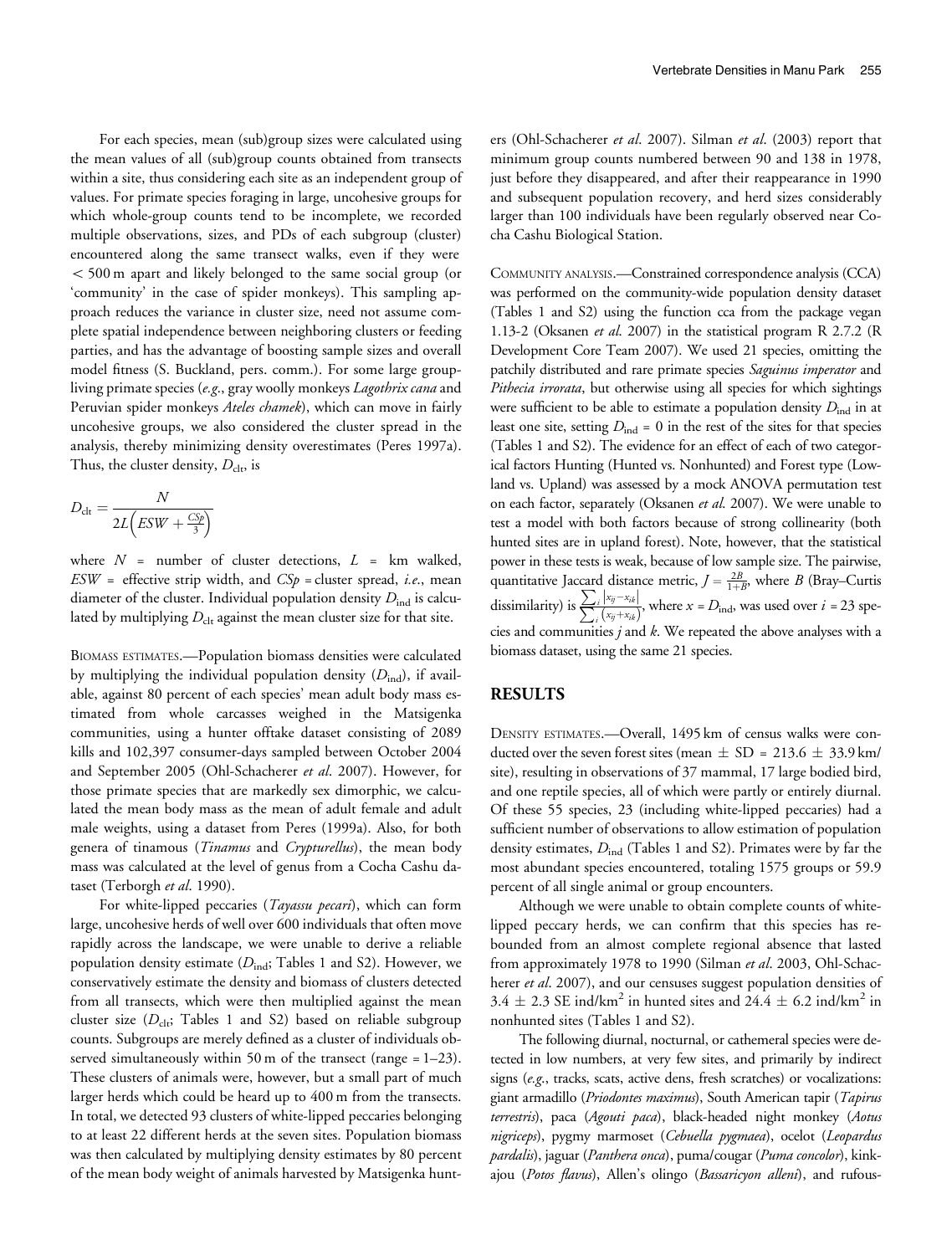vented ground cuckoo (Neomorphus geoffroyi). Both forest canids (bush dog Speothos venaticus and short-eared dog Atelocynus microtis), which are very rare, were visually detected. Despite the low number of direct sightings, we recorded unambiguous evidence of jaguars and/or pumas (vocalizations, tracks or scratches) at all sites, including the two hunting catchments close to Matsigenka settlements.

In addition, some typically (semi)aquatic species that were not expected to be detected from the forest transects, were observed during surveys: giant otter (Pteronura brasiliensis), muscovy duck (Cairina moschata), and horned screamer (Anhima cornuta). The remaining diurnal species of midsized to large vertebrates known to occur in the lowland areas of Manu Park, such as the smaller cats Felis wiedii and Puma yagouaroundi, the mustelids Galictis vittata and Mustela africana, the small primate Callimico goeldii and a few other animals (see Solari et al. 2006), were not detected due to their secretive behavior, patchy distributions, and/or low local densities.

Species abundances were generally higher in nonhunted areas than in the two hunted sites, Yomybato and Tayakome (Tables 1, 2 and S2). However, several species did not show clear decreases in abundance or were more abundant in one or both hunted sites: brocket deer (Mazama spp., mainly M. americana), saddle-back tamarin (Saguinus fuscicollis), gray monk saki (Pithecia irrorata), collared peccary (Pecari tajacu), Spix's guan (Penelope jacquacu), marbled wood quail (*Odontophorus gujanensis*), and small tinamous (Crypturellus spp.). Finally, we report a minor range extension. Emperor tamarins (Saguinus imperator), which were previously known only from sites on the north (left) bank of the Manu River, also occur on the south (right) bank of the Manu River, at Tayakome.

BIOMASS ESTIMATES.—We first examine the five nonhunted sites and derive a conservative total biomass estimate for each site by excluding white-lipped peccaries, for which our abundance estimates are less reliable (Table 2). In the five sites, primates account for a mean of 69 percent (range = 61–79%) of this conservative total, showing their disproportionate biomass contribution to the overall diurnal vertebrate community. Large-bodied ateline primates alone  $(i.e.,$ woolly monkeys and spider monkeys) were particularly strongly represented in several nonhunted sites, accounting for a mean of 48 percent (range = 36–55%) of the total biomass estimate across all sites. The highest total primate biomass estimates recorded were in the nonhunted Lower Panagua and Cumerjali sites, with a total of 779.9 and 774.9  $\text{kg}/\text{km}^2$ , respectively.

Unexpectedly, and despite enjoying a reputation as having one of the highest recorded biomass densities in Neotropical forests ( Janson & Emmons 1990), our conservative estimate of Cocha Cashu's vertebrate biomass (759.1 kg/km<sup>2</sup> without white-lipped peccaries) is lower than all four of the other nonhunted sites (Upper and Lower Panagua, Pakitza, and Cumerjali). In fact, both of the nonhunted lowland sites (Cocha Cashu and Pakitza) exhibited a lower aggregate biomass than did the three nonhunted upland sites. We emphasize, however, that our abundance and biomass estimates do not apply to higher elevations of Manu Park ( $> 600$  m asl) nor to the extensive areas of low-phytomass bamboo forests that lie toward the north of the Manu River (e.g., light areas in the upper left of Fig. 1), where we expect the arboreal mammal biomass to be lower.

The inclusion of white-lipped peccaries raises the total vertebrate biomass estimates in the nonhunted sites by an additional 25–141 percent (Table 2). We can only speculate as to the reasons for the recent population recovery (and the original disappearance), but Matsigenka informants have reported that white-lipped peccaries almost completely disappeared from the environs of Yomybato and Tayakome starting in the late 1970s to the early 1980s, and began to return in 1988–1990 (G. Shepard, unpubl. data), although some hunters did manage to kill a few in 1988–1989 (Ohl-Schacherer et al. 2007). These dates fit those reported from Cocha Cashu and along the Alto Madre de Dios River (Silman et al. 2003). A widespread, simultaneous population decline seems consistent with a hypothesis of epidemic disease and eventual recovery (Fragoso 2004). In support of the disease hypothesis, Matsigenka recall a sudden but more temporary die-back of tapirs in the early 1980s, when seven or more sick individuals or carcasses were found in the forest over the course of several months without any obvious signs of human or animal predation; during about the same time, a number of weak or ill collared peccaries were observed, although their numbers did not decline appreciably (G. Shepard, unpubl. data; Ohl-Schacherer et al. 2007). However the Matsigenka observed no such sick individuals or inexplicable carcasses for white-lipped peccaries at the time. Thus the alternative hypothesis of a massive, long-distance migration of whitelipped peccaries is also possible.

LARGE VERTEBRATE RESPONSES TO HUNTING AND FOREST TYPES.—A CCA of the species density dataset produced a roughly L-shaped distribution of survey sites (Fig. S1A). Community composition differed significantly (mock ANOVA test,  $P = 0.015$ ) between lowland and upland forest types, with lowland forests characterized by especially higher densities of squirrel monkeys (saimboli), whitefronted capuchins (cebualbi), white-lipped peccaries (tayapeca), brown agoutis (dasyvari), razor-billed curassows (mitutube), and brown (aka tufted) capuchins (cebuapel) (Fig. S1A). The community composition of the two hunted sites (Tayakome and Yomybato) was not formally significantly different from the nonhunted census sites ( $P = 0.098$ ), but did contain higher densities of woodquails (odontoph, 184% = mean hunted/mean nonhunted density), and Spix's Guan (penejacq, 169%) (as well as gray monk sakis [pithirro, 421%]; Tables 1 and S2; although this species was not included in the dataset; see 'Methods').

CCA of the biomass dataset produced a more T-shaped distribution of survey sites (Fig. S1B). Community biomass composition was not formally significantly different between hunted and nonhunted sites ( $P = 0.16$ ) nor between lowland and upland forest sites  $(P = 0.36)$ . Nonetheless, there were clear effects of hunting on overall biomass. The total censused vertebrate biomass at Yomybato and Tayakome, including white-lipped peccaries, amounted to only 25.8 and 36.2 percent of the average total censused biomass of the nonhunted sites, respectively (Table 2). The higher abundance of white-lipped peccaries in Tayakome accounted for most of the difference between the two Matsigenka settlements (Table 2). Interestingly, some species were more abundant in the hunted sites, especially in Yomybato (Fig. S1B).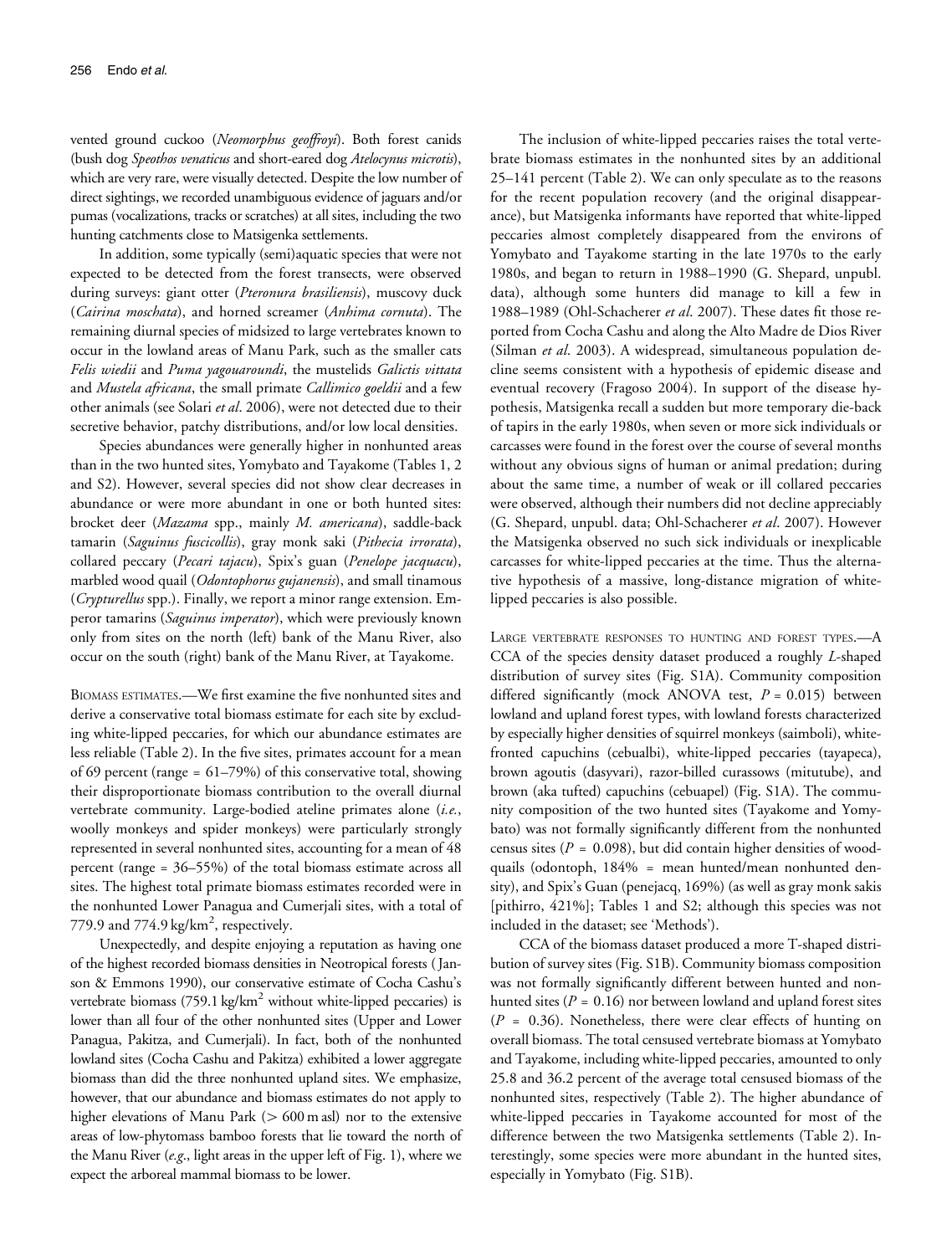TABLE 2. Vertebrate biomass estimates calculated for those species with reliable D<sub>ind</sub> values (Table 1) and for white-lipped peccaries (Tayassu pecari; see 'Methods'). The 'Cocha Cashu JET' column lists biomass estimates from Janson and Emmons (1990) for mammals and Terborgh et al. (1990) for birds, and the 'BCI' column lists density and biomass estimates from Barro Colorado Island, Panama (Leigh 1999: Appendix 7.2). The 'CC/CCJET' and 'CC/BCI' columns calculate the ratios of the respective columns.

|                                 | Biomass ( $\text{kg}/\text{km}^2$ ) |                           |        |        |               |                                         |               |                       |                          |                            |                          |                                  |
|---------------------------------|-------------------------------------|---------------------------|--------|--------|---------------|-----------------------------------------|---------------|-----------------------|--------------------------|----------------------------|--------------------------|----------------------------------|
| Species                         | Yomybato,<br>hunted                 | Tayakome, Upper<br>hunted |        | Lower  |               | Panagua Panagua Pakitza Cumerjali Cashu | Cocha         | Cocha<br>Cashu<br>JET | BCI<br>(ind/<br>$km^2$ ) | CC/<br><b>CCJET</b><br>(%) | CC/<br><b>BCI</b><br>(9) | Equivalent<br><b>BCI</b> Species |
| Primates                        |                                     |                           |        |        |               |                                         |               |                       |                          |                            |                          |                                  |
| Alouatta sara                   | 3.6                                 | 43.2                      | 63.4   | 59.3   | 32.8          | 88.4                                    | 44.6          | 156.0                 | 440 (80)                 | 29                         | 10                       | Alouatta palliata                |
| Ateles chamek                   | 16.6                                | 56.3                      | 331.2  | 300.8  | 100.7         | 353.6                                   | 262.3         | 180.4                 | 5(1)                     | 145                        | 5246                     | Ateles geoffroyi                 |
| Callicebus brunneus             | 6.6                                 | 4.4                       | 15.7   | 17.0   | 3.6           | 10.3                                    | 4.9           | 20.2                  | $\qquad \qquad -$        | 24                         |                          |                                  |
| Cebus albifrons                 | 3.9                                 | 5.4                       | 25.7   | 21.8   | 49.2          | 16.0                                    | 48.6          | 75.6                  | 52(20)                   | 64                         | 94                       | Cebus capucinus                  |
| Cebus apella                    | 26.1                                | 13.9                      | 36.0   | 70.0   | 70.2          | 39.7                                    | 65.7          | 93.1                  |                          | 71                         |                          |                                  |
| Lagothrix cana                  | 53.0                                | 67.6                      | 92.0   | 272.4  | 337.6         | 237.6                                   | 8.4           | 7.0                   | $\qquad \qquad -$        | 120                        |                          |                                  |
| Pithecia irrorata               | 4.8                                 | 3.3                       | 0.0    | 0.0    | 0.0           | 4.0                                     | 0.8           | 1.8                   | $\equiv$                 | 43                         |                          |                                  |
| Saguinus fuscicollis            | 11.5                                | 1.7                       | 11.8   | 16.6   | 9.3           | 13.4                                    | 3.9           | 5.0                   | 2.1(3)                   | 79                         | 188                      | Saguinus geoffroyi               |
| Saguinus imperator              | 0.0                                 | 0.7                       | 0.0    | 0.0    | 0.0           | 0.0                                     | 2.4           | 4.9                   |                          | 50                         |                          |                                  |
| Saimiri boliviensis             | 0.0                                 | 3.0                       | 8.1    | 22.0   | 36.0          | 11.9                                    | 37.4          | 45.1                  |                          | 83                         |                          |                                  |
| Ungulates                       |                                     |                           |        |        |               |                                         |               |                       |                          |                            |                          |                                  |
| Mazama spp. <sup>a</sup>        | 24.1                                | 66.5                      | 79.1   | 35.7   | 41.4          | 115.3                                   | 61.4          | 78                    | 45(3)                    | 79                         | 136                      | Mazama americana                 |
| Pecari tajacu                   | 135.4                               | 65.6                      | 142.4  | 89.8   | 39.1          | 100.7                                   | 139.4         | 140                   | 230 (10)                 | 100                        | 61                       | Pecari tajacu                    |
| Tayassu pecari                  | 28.6                                | 150.4                     | 239.2  | 564.4  | 1137.7        | 842.8                                   | 389.6         | $105.5^{b}$           | $\equiv$                 | 369                        |                          |                                  |
| Rodentia                        |                                     |                           |        |        |               |                                         |               |                       |                          |                            |                          |                                  |
| Dasyprocta variegata            | $\boldsymbol{0}$                    | 4.5                       | 2.7    | 5.1    | 5.0           | 4.7                                     | 9.4           | 20.8                  | 280 (100)                | 45                         | 3                        | Dasyprocta<br>punctata           |
| Myoprocta pratti                | 0.3                                 | 0.3                       | 1.4    | 0.3    | 0.4           | 1.1                                     | 0.7           | 7.95                  |                          | 9                          |                          |                                  |
| Sciurus spadiceus               | 1.4                                 | 8.4                       | 22.2   | 9.2    | 6.5           | 8.3                                     | 5.4           | 5                     | 45 (180)                 | 109                        | 12                       | Sciurus granatensis              |
| Birds                           |                                     |                           |        |        |               |                                         |               |                       |                          |                            |                          |                                  |
| Crypturellus spp.               | 5.3                                 | 3.8                       | 4.8    | 4.7    | 8.8           | 4.6                                     | 4.8           | 15.5                  |                          | 31                         |                          |                                  |
| Tinamus spp.                    | 5.5                                 | 8.3                       | 6.5    | 7.4    | 12.4          | 27.1                                    | 11.7          | 22.7                  |                          | 51                         |                          |                                  |
| Mitu tuberosum                  | 1.5                                 | 5.3                       | 14.6   | 22.1   | 30.2          | 19.6                                    | 6.8           | 15.5                  |                          | 44                         |                          |                                  |
| Odontoph.                       | 35.7                                | 27.6                      | 20.1   | 19.4   | 5.5           | 34.7                                    | 6.2           | 16                    |                          | 39                         |                          |                                  |
| gujanensis                      |                                     |                           |        |        |               |                                         |               |                       |                          |                            |                          |                                  |
| Penelope jacquacu               | 36.1                                | 13.1                      | 21.0   | 14.2   | 2.3           | 30.5                                    | 4.8           | 2.6                   |                          | 183                        |                          |                                  |
| Pipile cumanensis               | 0.0                                 | 1.7                       | 0.6    | 1.7    | 0.3           | 1.2                                     | 0.8           | $\overline{7}$        |                          | 12                         |                          |                                  |
| Psophia leucoptera              | 6.5                                 | 16.4                      | 63.2   | 44.9   | 17.9          | 24.5                                    | 28.7          | 13.5                  |                          | 212                        |                          |                                  |
| Primate biomass                 | 126.0                               | 199.3                     | 583.8  | 779.9  | 639.5         | 774.9                                   | 479.0         | 589.0                 |                          | 81                         |                          |                                  |
| Total biomass without 378.0     |                                     | 421.0                     | 962.5  | 1034.5 |               | 809.3 1147.1                            | 759.1         | 933.6                 |                          | 81                         |                          |                                  |
| T. pecari                       |                                     |                           |        |        |               |                                         |               |                       |                          |                            |                          |                                  |
| Total biomass with<br>T. pecari | 406.6                               | 571.4                     | 1201.7 | 1598.9 | 1946.9 1989.9 |                                         | 1148.7 1039.1 |                       |                          | 111                        |                          |                                  |

<sup>a</sup>Mainly *Mazama americana*, but including an unknown small number of *M. gouazoubira* sightings,

<sup>b</sup>Corrected from the original typographical error, '105.  $<$  5.'

### DISCUSSION

This study represents the first fully standardized, large-scale series of line-transect surveys of medium- to large-bodied terrestrial vertebrates in Manu Park. The Manu Park ecosystem contains a full complement of forest vertebrate species and, roughly  $> 85$  percent

of the park area  $< 600 \text{ m}$  asl  $(13,851 \text{ km}^2)$  has been largely free of persistent hunting for three decades or more. In fact, of all Neotropical forest sites investigated to date, Cocha Cashu Biological Station has been repeatedly portrayed as a prime example of a pristine lowland forest embedded within vast tracts of continuous wilderness areas, and complete with all harvest- and area-sensitive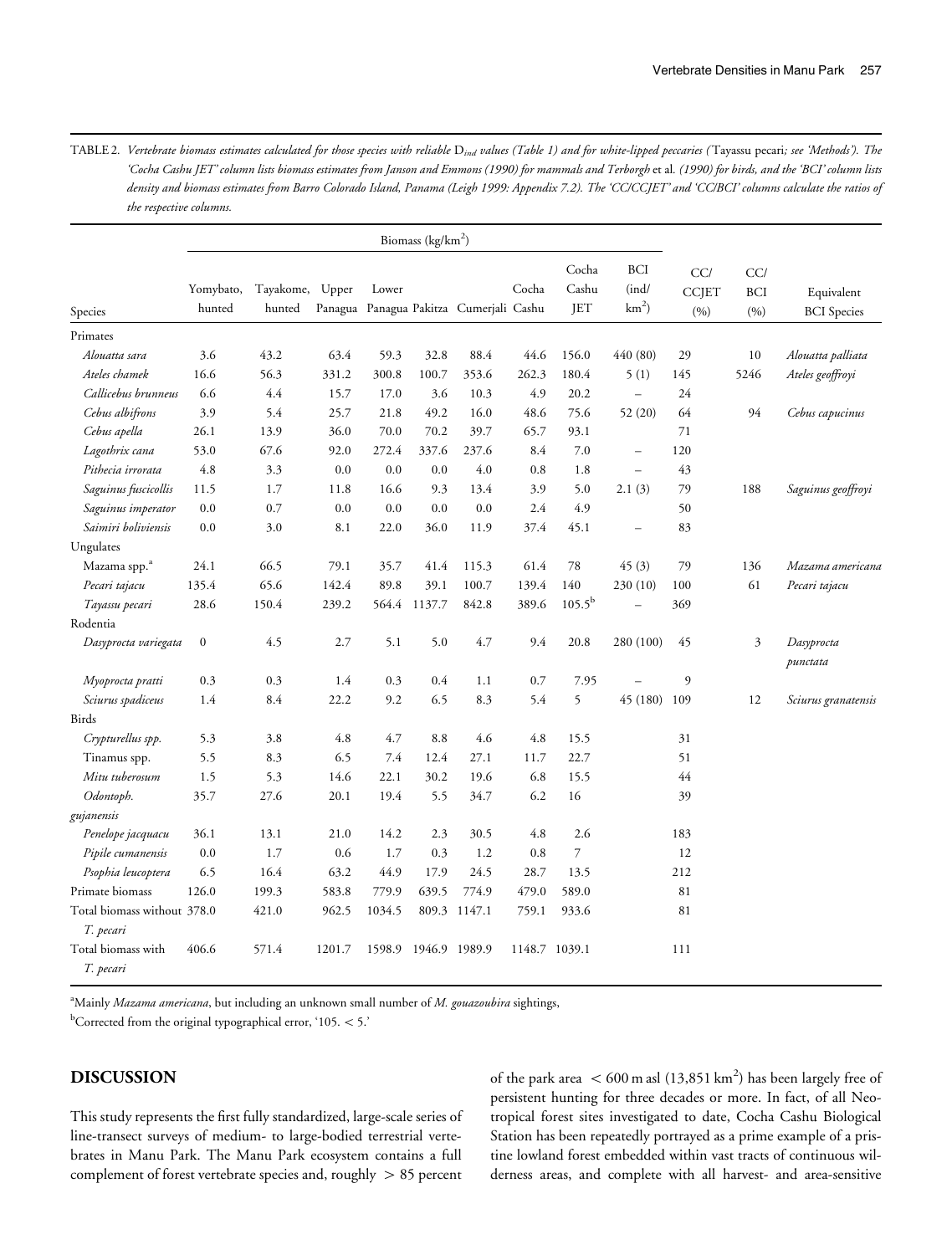large-bodied vertebrates (Terborgh 1988). This has exposed a debate over the representativeness of a number of ecological processes uncovered at less extensive, more accessible, and more humanmodified Neotropical forest sites where several species of large-bodied mammals are locally extinct (e.g., Barro Colorado Island: Wright et al. 1994). In the two Panagua census sites (far even from the migration routes of the nomadic Mashco Piro), it is possible that no hunting had taken place for half a century or more before the surveys, even by historical indigenous populations. This provides both an opportunity to characterize an intact vertebrate community and to gauge the effects of subsistence hunting by the two major Matsigenka settlements. Additionally, our standard linetransect census technique allows us to verify previous density estimates at the Cocha Cashu Biological Station.

COCHA CASHU.—A variety of census techniques have been used at Cocha Cashu to estimate the population densities of birds (Robinson & Terborgh 1990, Terborgh et al. 1990) and mammals (Terborgh 1983, Janson & Emmons 1990), including live-trapping, nocturnal and diurnal censuses, and intensive single-species observations such as spot-mapping of avian vocalizations and full-day follows of habituated primate groups. Also, most studies at Cashu were restricted to the 600-ha trail system of the main study area and, more specifically, around the permanent research station and the lake (Terborgh et al. 1990), whereas our transects covered a much broader area (Fig. 1). The supra-annually inundated mature and young floodplain forest encompassed by this study area may be atypically productive, compared with other parts of Manu Park, for reasons related to water stress during the dry season and soil fertility (Mazer 1996). For example, population densities of howler monkeys and other arboreal folivores across Amazonia decline nonlinearly with distance to rivers and alluvial floodplains (Peres 1997b), a pattern that runs against what would be expected if howler densities were primarily driven by hunting pressure. Previous density estimates at Cashu (Saavedra 1984) might therefore be expected to differ from those reported here. The most obvious disparities between this study and the historical estimates at Cashu are the lower biomass estimates for red howler monkey (Alouatta sara) and brown titi monkey (Callicebus brunneus), for which previous estimates are 3.5 and 4.1 times higher, respectively (Table 2). Likely explanations are that brown titi monkeys are small and secretive and that howler monkeys are often inactive and high in the canopy. They may therefore be easily overlooked during strip censuses, but can be counted when groups are followed individually. Otherwise, there is good overall correspondence between our density estimates and those obtained previously at Cocha Cashu. Omitting only white-lipped peccaries, the Pearson correlation coefficient between our biomass results and those of Janson and Emmons (1990) is 0.86 ( $P < 0.001$ ; Table 2).

As already stated, despite the fact that lowland forest soils, such as at the Cocha Cashu site, are more fertile (Mazer 1996, Ohl et al. 2007), our results showed a lower aggregate biomass in Cocha Cashu and Pakitza than in the nonhunted upland sites, suggesting that most of the core area of Manu Park, which is primarily comprised of upland forest, has a vertebrate biomass density similar to or higher than that of Cocha Cashu.

MANU VS. OTHER AREAS.—Manu Park safeguards some of the most species-rich and highest biomass of mid- to large-bodied forest vertebrate assemblages in any Neotropical forest, confirming and even surpassing earlier surveys based on a much smaller sampling effort restricted to Cocha Cashu (Emmons 1984b). This is clearly the case for both terrestrial and arboreal mammals in nonhunted portions of Manu Park that are well beyond the hunting catchment areas of the two major Matsigenka settlements. For example, the five nonhunted mature floodplain and upland forests surveyed (Cumerjali, Lower Panagua, Upper Panagua, and Pakitza) were within the top 10 aggregate primate biomass estimates for any of 148 forest sites surveyed to date throughout lowland Amazonia and the Guianan Shields (C.A. Peres, unpubl. data); even the lowest estimate obtained from these five sites is above the 95th percentile (based on an empirical distribution function of all Amazonian primate surveys). Furthermore, Lower Panagua, Cumerjali, and Pakitza had the highest primate biomass levels recorded to date, except for a seasonally flooded Pleistocene várzea forest along the Rio Juruá, Brazil, that is also subjected to little or no hunting (Boa Esperança: Peres 1997a).

Studies have indicated a strong correlation between soil fertility and vertebrate abundance in Amazonian forests (Peres 2000, 2008). Oligotrophic forests, such as those found in much of Central Amazonia and the Guianan Shield region tend to support a low density of large vertebrates, but not necessarily a lower species richness. However, lower population densities increase the probability that any given species will be overlooked for a given amount of census effort. That we repeatedly recorded 12 of the 14 primate species known to occur in Manu (all except the rare Goeldi's monkey and the secretive pygmy marmoset, both of which are extreme forest habitat specialists), is a good example of the contrast between Manu Park and less nutrient-rich Amazonian forests. The exceptionally high habitat productivity of Manu Park for arboreal mammals is underscored by the fact that both of the largest primate species (woolly and spider monkeys) were frequently represented in large numbers, co-occurred microsympatrically, and were often observed in relatively stable mixed-species groups. This is highly unusual at other Amazonian sites where these genera co-occur (Iwanaga & Ferrari 2002; C.A. Peres, unpubl. data).

We also revise previous faunal density comparisons between Manu (Cocha Cashu Biological Station) and Barro Colorado Island in Panama (Terborgh 1988, Wright et al. 1994, Leigh 1999). Compared with Manu, Barro Colorado Island has a much lower biomass of spider monkeys (and large mammals with large spatial requirements such as, woolly monkeys and white-lipped peccaries), but a much higher biomass of large rodents (Dasyprocta and Agouti), howler monkeys (Alouatta), and sloths (Bradypus and Choloepus) (Table 2; Leigh 1999: Appendix 7.2). In fact, both sloth genera, the largest contributors to mammal biomass at Barro Colorado Island  $(1490 \text{ kg/km}^2 \text{ for } \text{Bradypus} \text{ varies}$  alone), were never recorded in our censuses, nor was a single individual detected on any other occasion inside Manu Park during the entire fieldwork period, which is unexpected, even considering the difficulty of detecting sloths in the forest (sub)canopy. This is consistent with a hunting study carried out inside the Manu Park (Ohl-Schacherer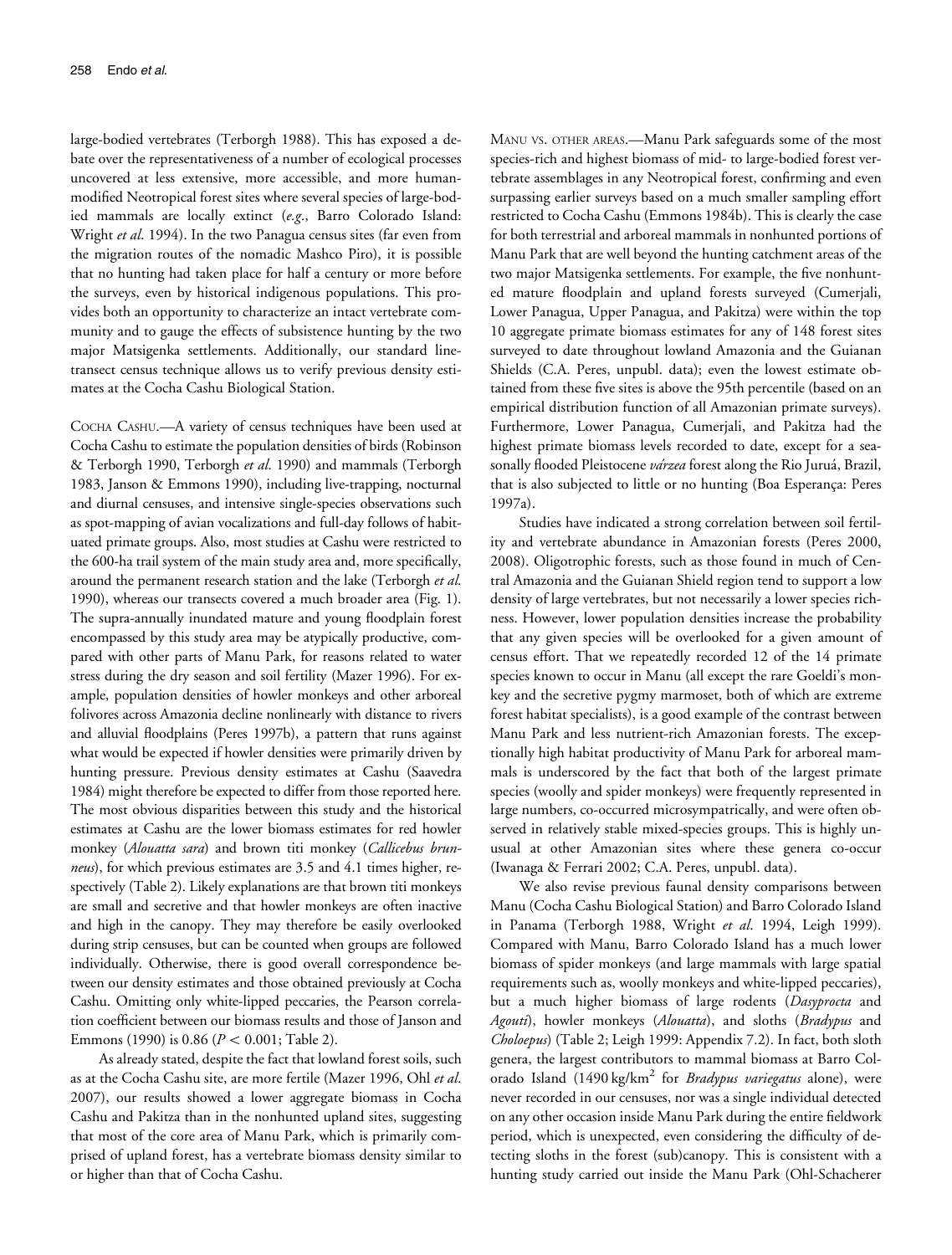et al. 2007), where no sloths were recorded in a list of 2089 animals killed during a 1-yr period by Matsigenka hunters. Yet this list included many prey items (birds and mammals) smaller than either of the two sloth species occurring in Manu Park. The apparent low abundance of sloths in both upland and lowland forest sites is in marked contrast with Amazonian seasonally inundated (várzea) forests with a sustained annual flood pulse, where sloths represent a major part of the arboreal mammal biomass (Peres 1999a). In short, Barro Colorado Island is characterized by high abundances of seed predators and arboreal folivores (Eisenberg & Thorington 1973) and relatively low abundances of generalist frugivores that specialize on mature fruit pulp. Given that both small and large predators were detected regularly in all Manu census transects (see also Emmons 1984a, Janson & Emmons 1990), it is tempting to explain these differences, which were consistent across both nonhunted and hunted sites, by invoking stronger top-down control (Terborgh et al. 2001). However, bottom-up mechanisms are also likely important, considering the high production of fruits and seeds in Manu (Terborgh 1983) and other significant differences in the resource base available to vertebrate consumers at these forest sites.

EFFECTS OF HUNTING.—The aggregate large vertebrate biomass was considerably higher in nonhunted forest sites, compared with the sites within the core hunting catchment of the two main Matsigenka settlements in Manu Park. This is consistent with comparisons of hunted and nonhunted sites within and outside forest catchments harvested by a wide range of subsistence hunters in Amazonia (e.g., Hill et al. 1997, Mena et al. 2000, Peres 2000; see meta-analysis in Peres & Palacios 2007). Moreover, these results are unlikely to be largely driven by differences in forest productivity because nonhunted, upland forest sites sustained an aggregate game vertebrate biomass  $2-4+$ -fold higher than that of the hunted sites, which are also located in upland forest areas (Fig. 1). For key harvest-sensitive game species, such as spider monkeys, population densities in hunted sites were up to 21 times lower in hunted sites compared with nonhunted sites of the same forest type. A recent analysis of game offtake by the Matsigenka using the Robinson and Redford production index (Ohl-Schacherer et al. 2007), which is known to flag up only severe cases of overhunting (Milner-Gulland & Akçakaya 2001), estimated that five mammal and gamebird species were being exploited unsustainably within the hunting zones of these two settlements: spider monkeys, woolly monkeys, razorbilled curassows, Spix's guan, and white-lipped peccaries. Nonetheless, populations of all five species still occur within both hunting zones, and Spix's guan exhibits abundances that exceed those in nonhunted areas (Tables 1, 2 and S2). Recent analyses (Levi et al. 2009) find that because Matsigenka hunters use bowand-arrow technology, there has not been enough time since settlement founding to extirpate the large-primate populations within the settlements' 10 km-radius hunting zones, which are also being supplemented by immigration from nonhunted source areas (Ohl-Schacherer et al. 2007).

In addition, a few vertebrate species were more abundant in one or both of the hunted sites, including Spix's guan (P. jacquacu),

marbled wood quail (O. gujanensis), collared peccary (P. tajacu), saddle-back tamarin (S. fuscicollis), and tinamous (primarily Crypturellus spp.) or did not show clear decreases (e.g., red brocket deer, M. americana) (Tables 1, 2 and S2; Fig. S1A and B). One possible explanation is that these species have been released from competition or predation by species that are directly or indirectly suppressed in hunted sites, thereby exhibiting partial density compensation (Peres & Dolman 2000). It is also possible that the habitat matrix created by slash-and-burn agriculture near the Matsigenka settlements (Ohl et al. 2007) favors one or more of these species. For instance, increased abundance of Spix's guan has also been reported by Raez-Luna (2001) around the Piro settlement of Diamante, just outside Manu Park. Such species have been referred to as 'anthropogenic fauna' (Naughton-Treves et al. 2003) and are typically characterized by high intrinsic population growth rates (Bodmer et al. 1997). A final reason that would explain the higher densities of some of those species in the Matsigenka catchments is their low importance in the 'hunter's menu' ( Jerozolimski & Peres 2003), especially considering the high abundance of more desirable target species. This is the case of at least several species  $\langle 1 \text{ kg}, \text{in-} \rangle$ cluding Saguinus spp., O. gujanensis, and Crypturellus spp.

In summary, our extensive line-transect surveys document that Manu National Park contains some of the highest densities of midto large-bodied terrestrial vertebrates ever recorded in Neotropical forests, confirming and even surpassing previous estimates made at Cocha Cashu Biological Station. We detect the effects of hunting by Matsigenka indigenous people only in the hunting zones surrounding Matsigenka settlements (as predicted in Levi et al. 2009). Manu Park's vertebrate assemblage therefore provides a snapshot of how a nutrient-rich Neotropical forest 'should be'. Compared with the intensively studied, artificially created Barro Colorado Island research site, midsized seed predators and arboreal folivores in Manu are relatively rare, and arboreal frugivores specializing on mature fruit pulp are abundant. The impact of such a qualitative shift in the vertebrate community on the dynamics of plant regeneration, and therefore, on our understanding of tropical plant ecology, must be profound.

### ACKNOWLEDGMENTS

We thank Peru's Instituto de Recursos Naturales (INRENA) for permission to conduct research in Manu Park, the Matsigenka residents of Tayakome and Yomybato for their hospitality, the Matsigenka spotters for their help during the censuses, and J. Terborgh for his support. We were funded by the National Geographic Society's Committee for Research and Exploration, the Leverhulme Trust, the Yunnan provincial government (云南省高端科技人才引进计划 20080A001) and the Chinese Academy of Sciences (0902281081) to DWY.

### SUPPORTING INFORMATION

Additional Supporting Information may be found in the online version of this article:

TABLE S1. Details of census sites and transects.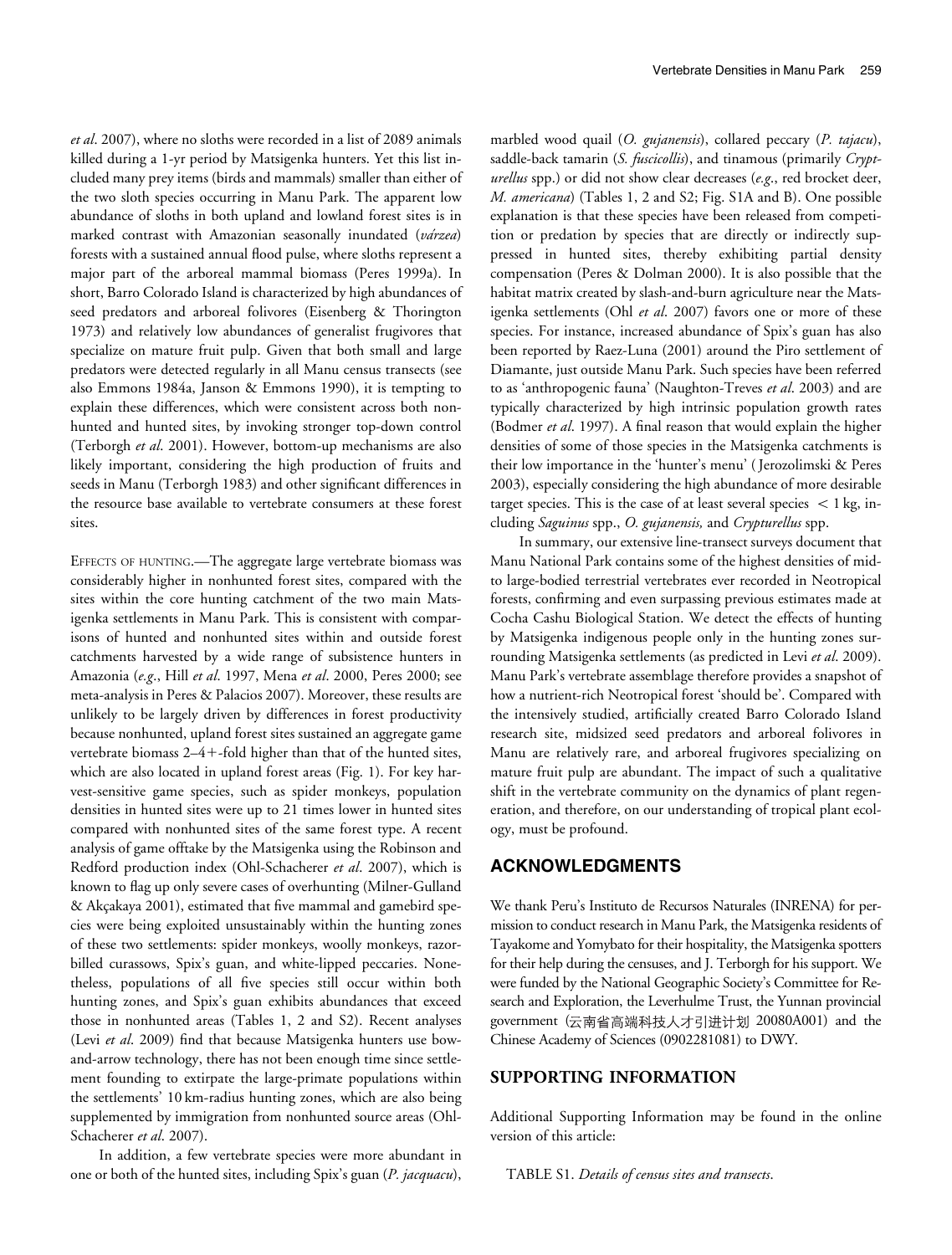TABLE S2. Species, sighting rates, and population density estimates at the different sites censused in Manu National Park. ER: Encounter rate (group sightings/10 km walked);  $D_{ind}$ : Density of individuals (Ikm<sup>2</sup>); D<sub>clt</sub> = Density of clusters (Ikm<sup>2</sup>); CV = coefficient of variance of estimates;  $U = upland$ , terra firme forest;  $L = \text{lowland}$ , floodplain forest. Densities not calculated for species with low sample sizes (see text). Tayakome and Yomybato are the two hunted sites. White-lipped peccary population density estimates derived on the basis of a global model stratified by site-specific encounter rates, in which sampling units are defined as small clusters of peccaries  $(N = 93)$  sighted from the transect.

FIGURE S1. Constrained correspondence analysis of animal species (A) density and (B) biomass estimates in the seven forest sites censused.

FIGURE S2. Example frequency distribution of perpendicular distances and the best-fit detection function selected, based on the data obtained for razor-billed curassow in Manu National Park, Peru.

APPENDIX S1. (A) Description of the Perpendicular Distance (PD) estimation procedure; (B) Pre-ANOVAS; (C) Minimum number of detections.

Please note: Wiley-Blackwell are not responsible for the content or functionality of any supporting materials supplied by the authors. Any queries (other than missing material) should be directed to the corresponding author for the article.

## LITERATURE CITED

- ALCORN, J. 1993. Indigenous peoples and conservation. Conserv. Biol. 7: 424–426.
- AYRES, J. M., AND T. H. CLUTTON-BROCK. 1991. River boundaries and species range size in Amazonian primates. Am. Nat. 140: 531–537.
- BARNES, R. F. W., AND S. A. LAHM. 1997. An ecological perspective on human densities in the Central African forests. J. Appl. Ecol. 34: 245–260.
- BODMER, R. E., J. F. EISENBERG, AND K. H. REDFORD. 1997. Hunting and the likelihood of extinction of Amazonian mammals. Conserv. Biol. 11: 460–466.
- BUCKLAND, S. T., D. R. ANDERSON, K. P. BURNHAM, AND J. L. LAAKE. 1993. Distance sampling: estimating abundance of biological populations. Chapman and Hall, London, UK.
- DA SILVA, M. N. F., G. H. SHEPARD JR., AND D. W. YU. 2005. Conservation implications of primate hunting practices among the Matsigenka of Manu National Park. Neotrop. Prim. 13: 31–36.
- EISENBERG, J. F., AND R. W. THORINGTON. 1973. A preliminary analysis of a Neotropical mammal fauna. Biotropica 5: 150–161.
- EMMONS, L.H. 1984a. Comparative feeding ecology of felids in a neotropical rainforest. Behav. Ecol. Sociobiol. 20: 271–283.
- EMMONS, L.H. 1984b. Geographic variation in densities and diversities of nonflying mammals in Amazonia. Biotropica 16: 210–222.
- FOSTER, R.B. 1990. The floristic composition of the Rio Manu floodplain forest. In A. H. Gentry (Ed.): Four neotropical rainforests. pp. 99–111. Yale University Press, New Haven, Connecticut.
- FRAGOSO, J. M. V. 2004. A long-term study of white-lipped peccary (Tayassu pecari) population fluctuations in northern amazonia: Anthropogenic vs. "natural" causes. In K. M. Silvius, R. E. Bodmer, and J. M. V. Fragoso (Eds.): People in nature: wildlife conservation in South and Central America. pp. 286–296. Columbia University Press, New York, New York.
- GENTRY, A. H. (Ed.). 1990. Four neotropical forests. Yale University Press, New Haven, Connecticut.
- HARMON, D. 1987. Cultural diversity, human subsistence and the national park ideal. Environ. Ethics 9: 147–158.
- HAUGAASEN, T., AND C. A. PERES. 2007. Vertebrate responses to fruit production in Amazonian flooded and unflooded forests. Biodivers. Conserv. 16: 4165–4190.
- HILL, K., J. PADWE, C. BEJYVAGI, A. BEPURANGI, F. JAKUGI, R. TYKURANGI, AND T. TYKURANGI. 1997. Impact of hunting on large vertebrates in the Mbaracayu Reserve, Paraguay. Conserv. Biol. 11: 1339–1353.
- IWANAGA, S., AND S. F. FERRARI. 2002. Geographic distribution and abundance of woolly (Lagothrix cana) and spider (Ateles chamek) monkeys in southwestern Brazilian Amazonia. Am. J. Primatol. 56: 57–64.
- JANSON, C. H., AND L. H. EMMONS. 1990. Ecological structure of the nonflying mammal community at Cocha Cashu Biological Station, Manu National Park, Peru. In A. W. Gentry (Ed.): Four neotropical forests. pp. 314–338. Yale University Press, New Haven, Connecticut.
- JANSON, C. H., AND J. TERBORGH. 1980. Censo de primates en selva húmeda tropical. Publicaciones Museo Historia Nat. Javier Prado, Ser. A 28: 3–39.
- JEROZOLIMSKI, A., AND C. A. PERES. 2003. Bringing home the biggest bacon: A cross-site analysis of the structure of hunter-kill profiles in Neotropical forests. Biol. Conserv. 111: 415–425.
- KAPLAN, H., AND K. HILL. 1984. The Mascho-Piro nomads of Peru. Anthro-Quest 29: 1–16.
- LEIGH, E. G. 1999. Tropical forest ecology. Oxford University Press, Oxford, UK.
- LEVI, T., G. H. SHEPARD JR., J. OHL-SCHACHERER, C. A. PERES, AND D. W. YU. 2009. Modelling the long-term sustainability of indigenous hunting in Manu National Park, Peru: Landscape-scale management implications for Amazonia. J. Appl. Ecol. doi: [10.1111/j.1365-2664.2009.01661.x.](10.1111/j.1365-2664.2009.01661.x)
- MAZER, S. J. 1996. Floristic composition, soil quality, litter accumulation, and decomposition in terra firma and floodplain habitats near Pakitza, Perú. In D. E. Wilson and A. Sandoval (Eds.): Manu: the biodiversity of southeastern Peru. pp. 89–126. Smithsonian Institution, Washington, DC.
- MENA, P., J. R. STALLINGS, J. REGALADO, AND L. CUEVA. 2000. The sustainability of current hunting practices by the Huaorani. In E. L. Bennet and J. G. Robinson (Eds.): Hunting for sustainability in Tropical Forests. pp. 57–78. Columbia University Press, New York, New York.
- MILNER-GULLAND, E. J., AND H. R. AKÇAKAYA. 2001. Sustainability indices for exploited populations. Trends Ecol. Evol. 16: 686–692.
- NAUGHTON-TREVES, L., J. L. MENA, A. TREVES, N. ALVAREZ, AND V. C. RADEL-OFF. 2003. Wildlife survival beyond park boundaries: The impact of slash-and-burn agriculture and hunting on mammals in Tambopata, Peru. Conserv. Biol. 17: 1106–1117.
- NEPSTAD, D., S. SCHWARTZMAN, B. BAMBERGER, M. SANTILLI, D. RAY, P. SCHLE-SINGER, P. LEFEBVRE, A. ALENCAR, E. PRINZ, G. FISKE, AND A. ROLLA. 2006. Inhibition of Amazon deforestation and fire by parks and indigenous lands. Conserv. Biol. 20: 65–73.
- OHL, J., A. WEZEL, G. H. SHEPARD JR., AND D. W. YU. 2007. Swidden agriculture in a human-inhabited protected area: The Matsigenka native communities of Manu National Park, Peru. Environ. Dev. Sustain. 10: 827–843.
- OHL-SCHACHERER, J., G. H. SHEPARD JR., H. KAPLAN, C. A. PERES, T. LEVI, AND D. W. YU. 2007. The sustainability of subsistence hunting by Matsigenka native communities in Manu National Park, Peru. Conserv. Biol. 21: 1174–1185.
- OKSANEN, J., R. KINDT, P. LEGENDRE, AND R. B. O'HARA. 2007. vegan: Community Ecology Package version 1.13-2. Available at [http://cran.r-pro](http://cran.r-project.org/) [ject.org/](http://cran.r-project.org/) (accessed July 1 2009).
- PERES, C. A. 1994. Indigenous reserves and nature conservation in Amazonian forests. Conserv. Biol. 8: 586–588.
- PERES, C. A. 1997a. Primate community structure at twenty western Amazonian flooded and unflooded forests. J. Trop. Ecol. 13: 381–406.